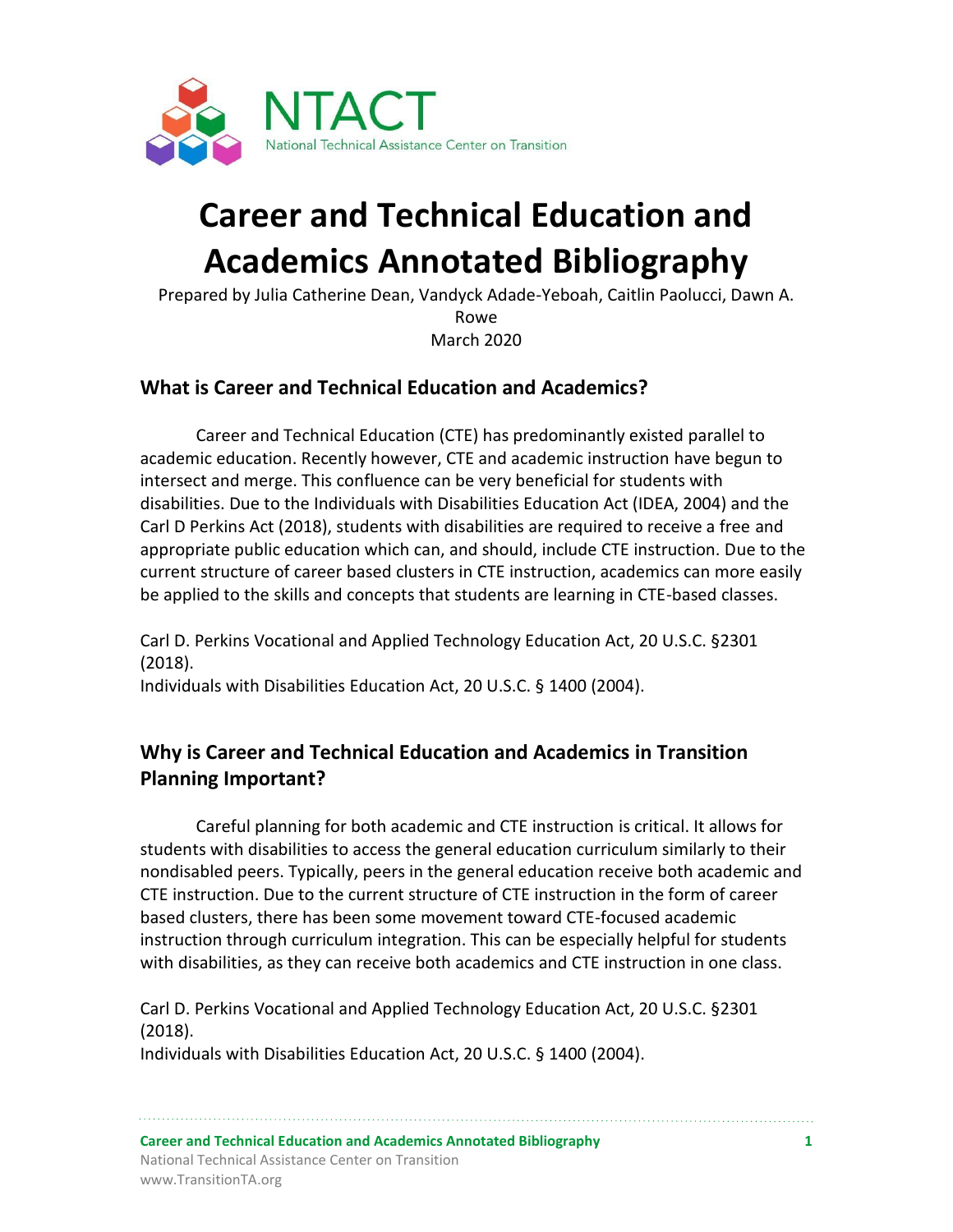# **What Does the Literature Say About Career and Technical Education and Academics in Transition Planning?**

Studies have shown that curriculum integration and academic CTE classes have a positive impact on test scores, technical skills, academic skills, and even dropout rates for students with and without disabilities. The following is a discussion of the literature addressing the ways curriculum integration and CTE programs with an academic focus impact students with disabilities. The target populations of these studies have included students with disabilities, students without disabilities, students in CTE classes, students not in CTE classes, as well as teachers.

# **Bae, S. H., Gray, K., & Yeager, G. (2007). Retrospective cohort comparison of career technical education participants and non-participants on state mandated proficiency tests.** *Career and Technical Education Research***, 32, 9-22.**

- Examined the differences between CTE students' performance on statemandated 11th grade math and reading proficiency tests and a comparison group of non-CTE students with previously similar math test scores. It also examined whether student performance on 11<sup>th</sup> grade state-mandated proficiency test was associated with math course-taking patterns prior to CTE enrollment.
- Results indicated that there was no difference in match test scores between CTE and non-CTE students of similar past achievement records. They also indicated that mixed results were found for students' performance on the math and reading tests.
- Recommendations included repeating the study with assurance that CTE and non-CTE students would be receiving the same math and reading instruction.
- Implications for practice include not neglecting academic skills and classes for students in CTE.

#### **Bisconer, S. W. (1993). A psychometric evaluation of curriculum-based vocational assessment rating instruments used with students in mainstream vocational courses.**  *Career Development for Exceptional Individuals***, 16(1), 19-26.**

- Examined the results of the curriculum-based vocational assessment (CBVA) on students with disabilities who were educated in an overseas military based school, specifically in regards to work-related behavior and generalized instructional outcomes.
- Results indicated that with the exception of a few items, work-related behaviors and generalized instructional outcomes from the CBVA could transfer to the work-related behavior scale.
- Recommendations include repeating the study with different sets of populations to see how they achieve on the CBVA.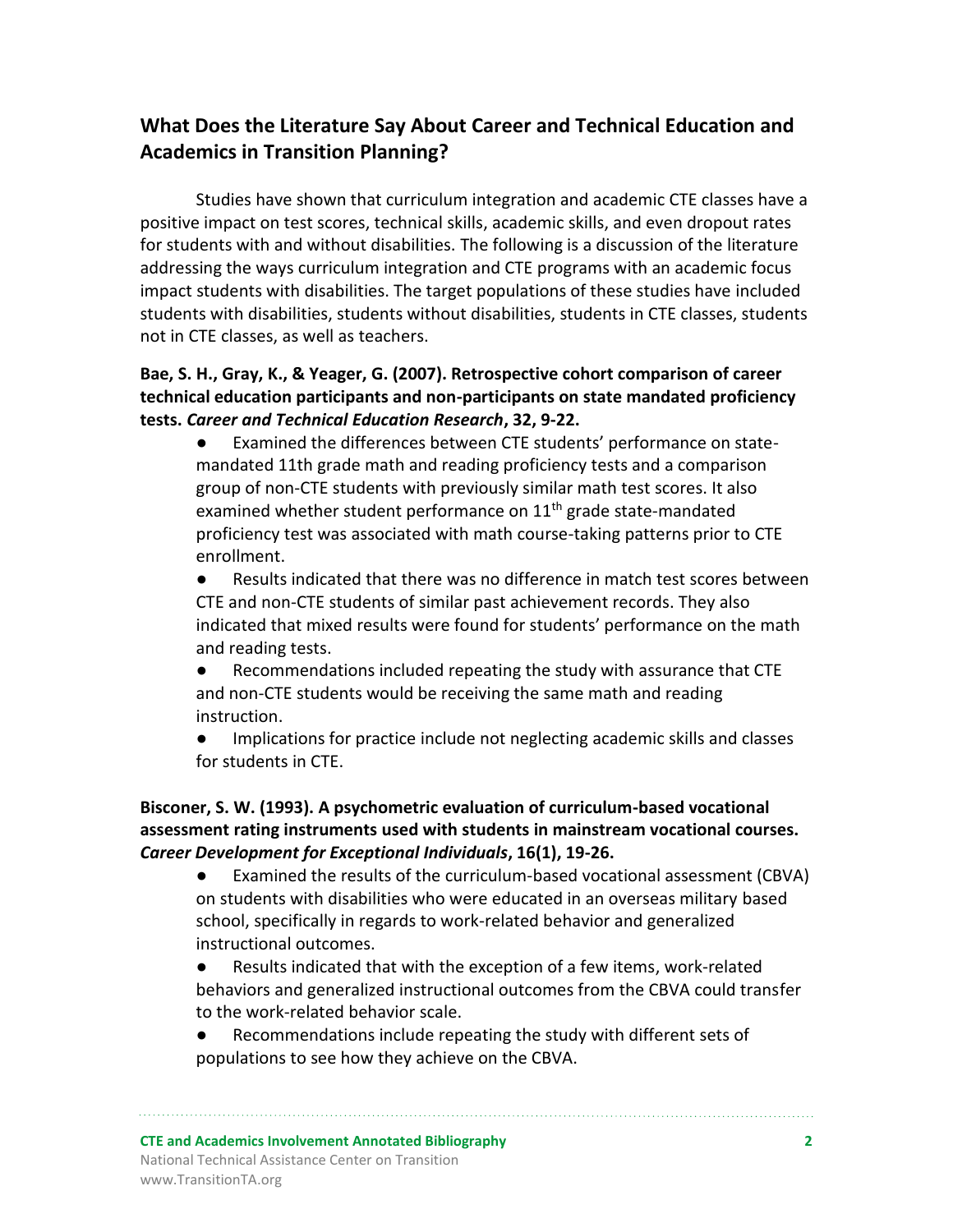Implications include teaching the set of work-related behaviors and generalized instruction outcomes assessed in the CBVA to individuals with disabilities in career/vocational education.

## **Bonds, B. G. (2003). School-to-work experiences: Curriculum as a bridge.** *American Annals of the Deaf***, 148(1), 38-48.**

Describes school-to-work (STW) as an umbrella term for all activities, experiences, and opportunities that prepare students for work.

● Discusses the need and requirement of career and work-focused individual transition plans (ITPs) for students with disabilities, especially students with hearing impairments (including deafness).

● Described the STW process for individuals with disabilities as one that should start when school begins (i.e. Kindergarten/Pre-School), rather than in high school.

● Recommends the following for improving curricular elements of a STW program for individuals with hearing impairments (including deafness):

○ Ensure that testing is appropriate

○ Interests and strengths of the student should be at the forefront of transition planning

- Every grade has opportunities for learning job skills
- Having high expectations for students
- Ensuring that teachers have a sense of reality

## **Bozick, R., & Dalton, B. (June 2013). Balancing career and technical education with academic coursework: The consequences for mathematics achievement in high school.**  *Educational Evaluation and Policy Analysis, 35***(2), 123-138.**

● Examined the relationship between coursework in Career Technical Education (CTE) and math achievement in high school.

● Findings indicated advanced math skills such as solving multi-step word problems was slightly impacted for students who took a larger number of occupational courses on average than their peers who took fewer occupational courses.

● Results suggested that students who earned two or more tech credits whose courses aligned closely with the content taught in academic courses did not demonstrate higher math achievement over their peers not taking this course sequence.

Recommendations included re-examination of Perkins including curricular restructuring initiatives.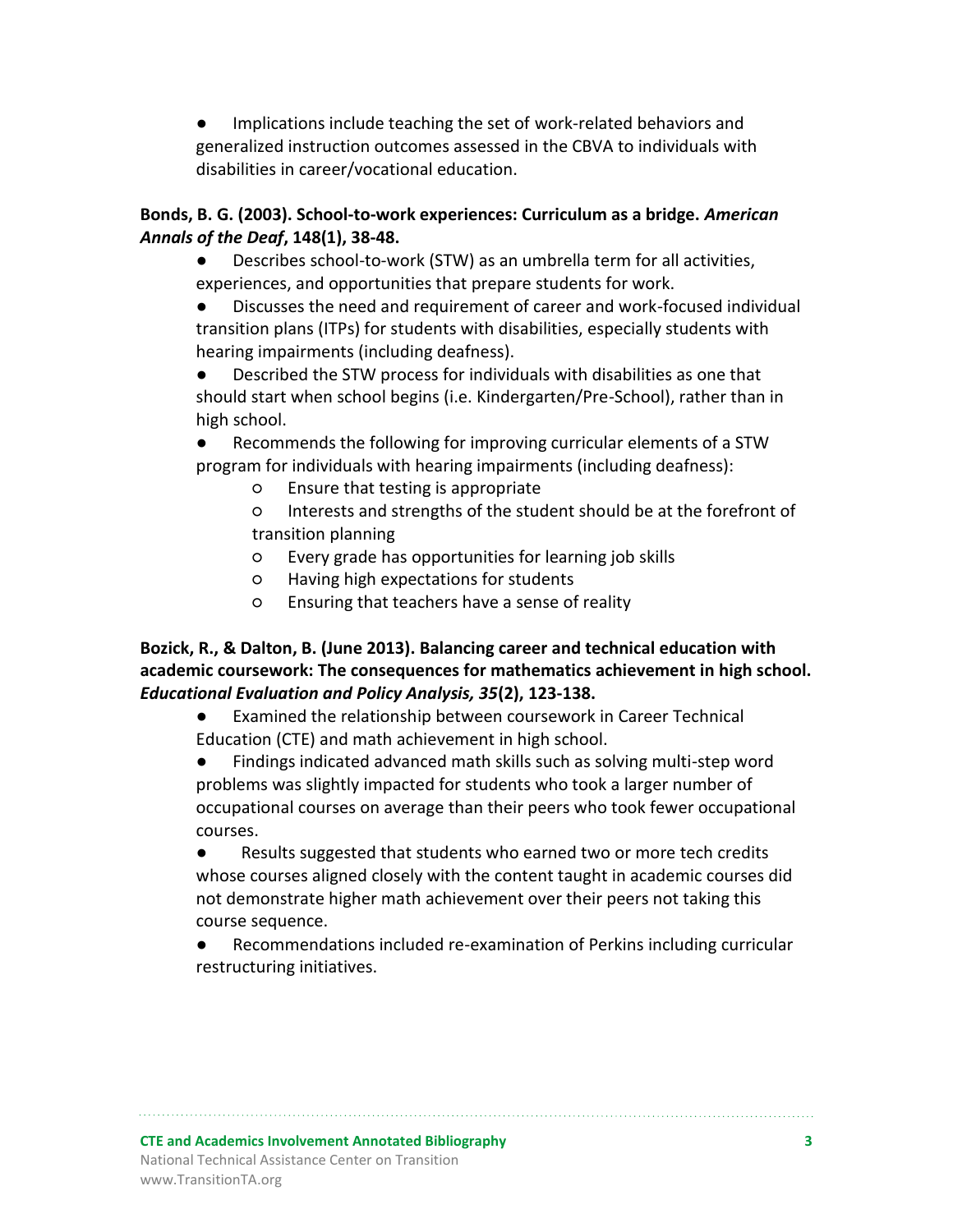**Castellano, M., Stone, J. R., III, Stringfield, S., Farley, E. N., & Wayman, J. C. (2004, July). The effect of CTE-enhanced whole-school reform on student course taking and performance in English and science. St. Paul, MN:** *National Research Center for Career and Technical Education***, University of Minnesota.**

- Examined the differences in difficulty, quantity, and success of English classes and science classes among students in the CTE-enhanced high schools and the non-CTE-enhanced high schools.
- Results indicated that one of two things happened to students in the CTEenhanced high schools:
	- They performed better in English and science classes in comparison to the non-CTE-enhanced high school students.
	- They were behind the non-CTE-enhanced students in the first two years of high school, in regards to English and science classes, but closed the gap in the later years of high school.
- Recommendations included repeating the study with a different population as the results from this study can only be generalized to high-poverty, highminority schools.
- Implications for practice include integrating academics into the CTE curriculum.

# **Castellano, M., Harrison, L., & Schneider, S. (2008). State secondary career and technical education standards: Creating a framework from a patchwork of policies. Career and Technical Education Research, 33, 25-44.**

- Examined the secondary CTE standards system of each state.
- Results indicated that of the 49 states (including the District of Columbia) contacted, 30 states indicated they had a statewide CTE standards system (Group A), 11 states were developing or had a partially developed system (Group B), and 8 states had no statewide CTE standards systems whatsoever (Group C).
- Results indicated that 22 states in Group A and 9 states in Group B reported that they provided ongoing state funding towards CTE programs.
- Results indicated that 12 states in Group A had a statewide postsecondary technical standards system, and that 10 of these states had aligned this to their secondary CTE standards system.
- Results indicated that 18 states from Group A and 4 states from Group B had crosswalked their academic standards with their CTE courses.
- Recommendations include researching how CTE standards systems are being developed in states and how they are addressing policy elements of reform.
- Implications include the possibility of standardizing secondary CTE standards across states to provide consistency in measuring Perkins outcomes and comparing these data across states.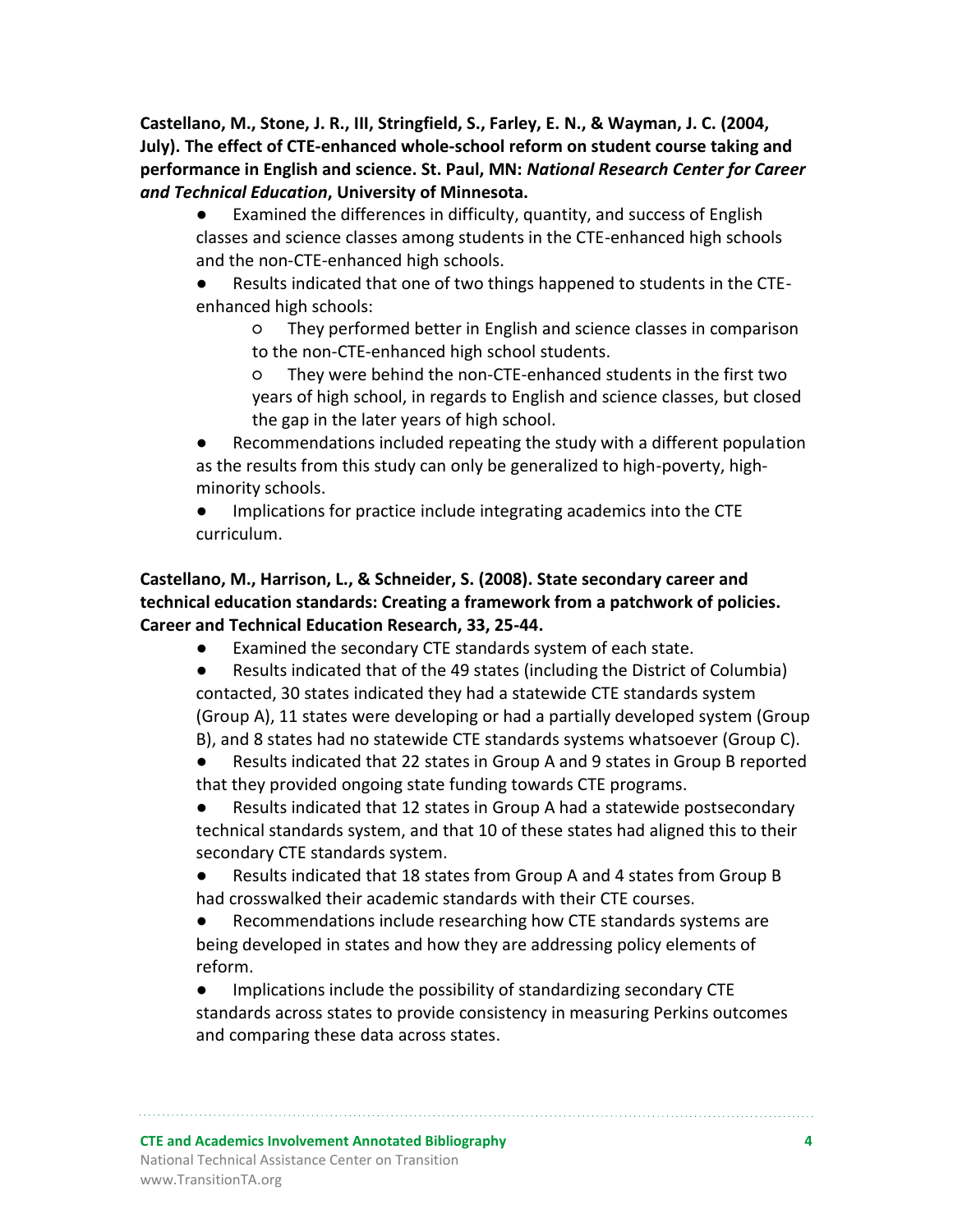**Evan, A., Burden, F., Gheen, M., & Smerdon, B. (2013). Explaining variability in high school students' access to and enrollment in career academies and career theme clusters in Florida: Multi-level analyses of student and school factors.** *Career and Technical Education Research***, 38(3), 211-243.**

- Examined school districts' offerings of career academics and evidence of clustering in geographic areas of the state
- Examined the likelihood of certain types of schools to host career academics.
- Examined the likelihood of certain types of students to enroll in career academics and the particular career clusters in which they were most likely to enroll.
- Results indicated that half of Florida's districts offered career academics. There was also evidence of spatial clustering within the state of Florida in regard to career academic offerings.
- Results indicated that students enrolled in a district that had a career academy were more likely to attend a career academy than students whose district did not offer one. Having a career academy in the district, however, did not guarantee a student of acceptance into the program—rather, acceptance was more a factor of demographics.
- Recommendations include repeating the study to examine access to career academics across geographic and social boundaries.
- Implications include providing equal access to career academics to students across geographic and social boundaries.

# **Gentry, M., Rizza, M. G., Peters, S., & Hu, S. (2005). Professionalism, sense of community, and reason to learn: Lessons from an exemplary from a career and technical education center.** *Career Technical Education Research,* **34, 81-102**

Examined the perceptions and experiences of students in career and technical education (CTE) settings and career centers where they attended for a half-day every day of the school year.

- Results indicate three central themes revealed by the data analysis: professionalism, sense of community, and reasons to learn.
- Results indicates that several things separated career centers from traditional high school settings:
	- o Students in this setting experienced content from a relevant (to them) career, and real-world perspective. They studied with others who were interested in a similar topic.
	- o Students received professional treatment and respect from adults at the center, where leaming was focused, but informal. Adults gave students responsibility and treated them with respect and care. Students responded in kind.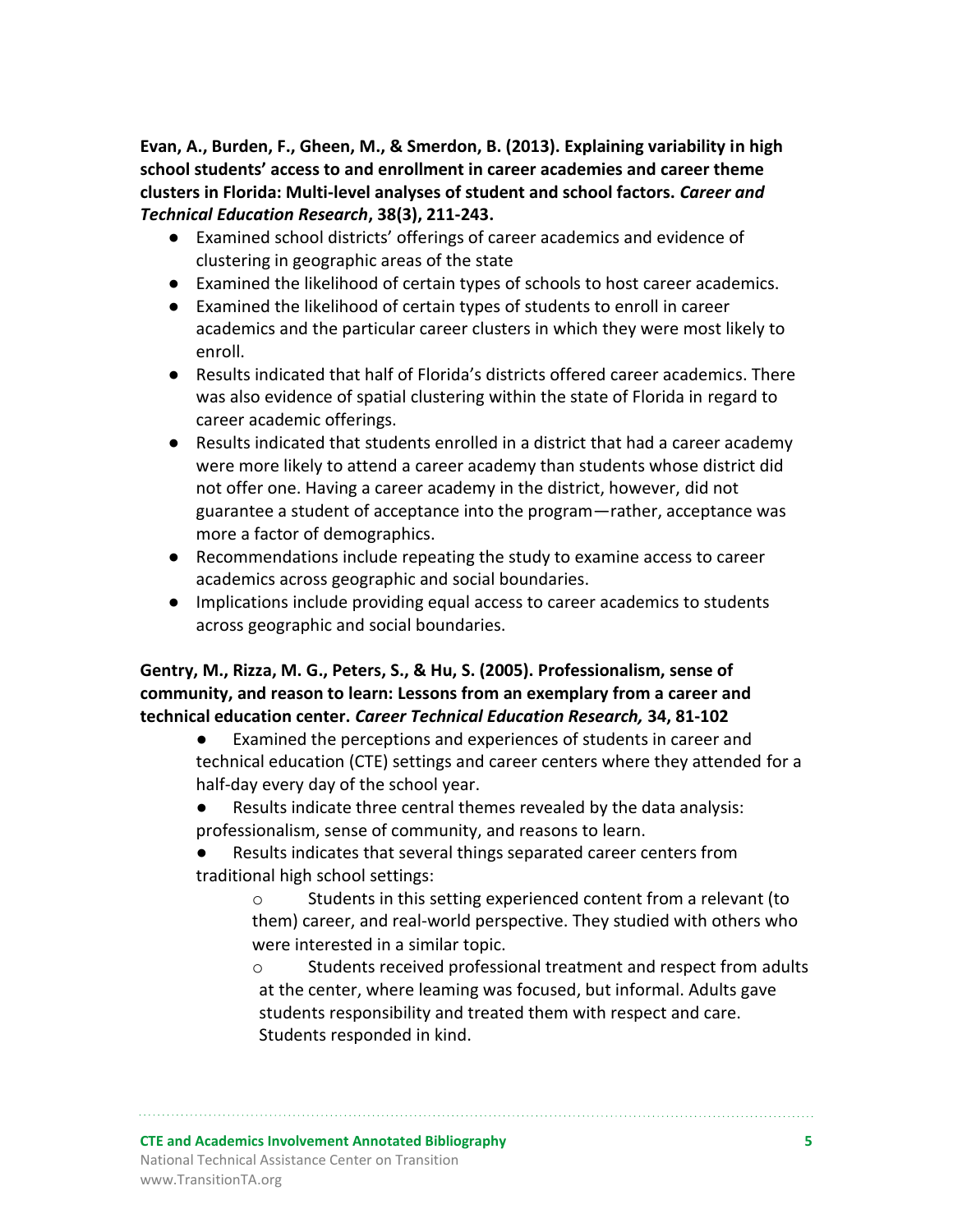o Resources, speakers, and experiences outside of the classroom were common and viewed by all participants as integral to the programs of study.

o Academics were balanced with hands-on learning, which had great appeal to the students in the study. Further, content was studied in the context of interesting career possibilities, and the programs offered meaningful choices to students.

o Instructors and adults knew their students, showed genuine interest in them as people, and worked to solve problems. There was a distinct absence of a traditional teacher as person with power, and a distinct presence of a program manager who worked with young adults as a mentor-type guide.

o The staff and students at the center had access to, and used high tech equipment. Both faculty and students appreciated the facility, technology, and equipment that the facility offered to support learning.

o Faculty seemed unusually qualified and skilled, exhibiting considerable professional and educational expertise. All but one teacher at the center had obtained a master's degree, whereas nationally, only 42% of teachers have attained a master's degree (NCES, 2003).

o Finally, students spent large blocks of time in their programs—at least 2.5 hours per day for 2 years. Programs consisted of classroom, lab, and field experiences.

Recommendations for future research include further examination of student perceptions in different CTE settings.

● Implications for practice include integrating the above criteria of career centers into traditional CTE.

**Gottfried, M.A., Bozick, R., Rose, E. & Moore, R. (2016). Does career and technical education strengthen the STEM pipeline? Comparing students with and without disabilities.** *Journal of Disability Policy Studies***. 26(4), 232-244.**

● Examined what CTE experiences secondary students with disabilities were engaging in and whether these experiences increased the odds of majoring in a STEM (Science, Technology, Engineering and Math) field of study in college.

● Investigated differences in the number of students with and without disabilities who majored in a STEM (Science, Technology, Engineering and Math) and non-STEM field of study in their college enrollment.

● Findings indicated students with disabilities are less likely to enter college than the general population; however, of those who do enter college, it appears they pursue STEM (Science, Technology, Engineering and Math) fields of study at the same rate as students without disabilities.

**CTE and Academics Involvement Annotated Bibliography 6** National Technical Assistance Center on Transition www.TransitionTA.org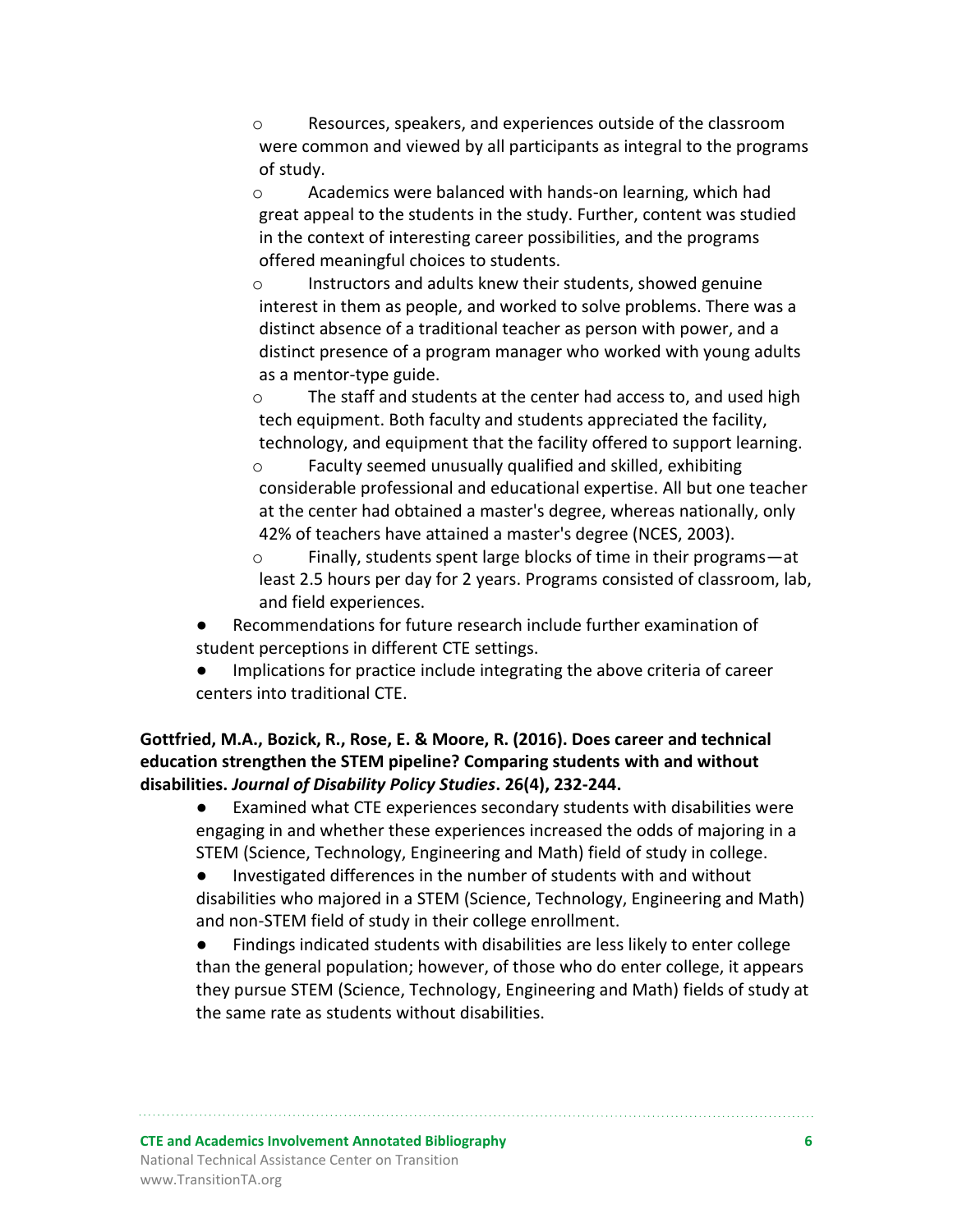Results indicated students with disabilities took fewer advanced math and science courses and applied STEM courses in high school than students without disabilities.

● Results indicated that for students without disabilities, there is strong evidence that school-based Career Technical Education curriculum and CTE programs are effective at supporting students' movement through the STEM pipeline; however, curricula and programming do not appear to be effective at supporting students with disabilities in pursuing the STEM pipeline.

● Implication for practice included improved preparation of students with disabilities for postsecondary education schools and programs, in addition to rethinking how CTE is designed and implemented in the context of high school STEM curricula so that it will lead to students with disabilities pursuing STEM majors in colleges.

# **Hughes, K. L., & Karp, M. M. (2004). School-Based Career Development: A Synthesis of the Literature. Institute on Education and the Economy, Columbia University.**

- Examined literature of school-based career development if studies clearly addressed the study question: "Is there evidence that career guidance programs influence students' academic and vocational achievement?"
- Describes school-based career development literature in terms of the following categories:
	- Comprehensive Guidance Programs
	- Career Courses
	- Counseling Interventions
	- Computer-Assisted Guidance
- Recommendations included that further research should focus on exploring guidance interventions and student behaviors, as well as their relationships.

# **Johnson, A. B., Charner, I., & White, R. (2003, January). Curriculum integration in context: An exploration of how structures and circumstances affect design and implementation. St. Paul, MN:** *National Research Center for Career and Technical Education***, University of Minnesota.**

● Examined curriculum integration models in order to assess the quality of integration-related reforms at the classroom level and identify best practices for promoting desired student outcomes.

Results indicated that contextual factors had considerable implications for the shape, scope, and quality of curriculum integration. Specifically the following was found:

○ Curriculum integration appears difficult in settings that are focused on multiple occupation areas rather than a single area.

○ Curriculum integration appears most effective when both academic and vocational instruction occur at the same site.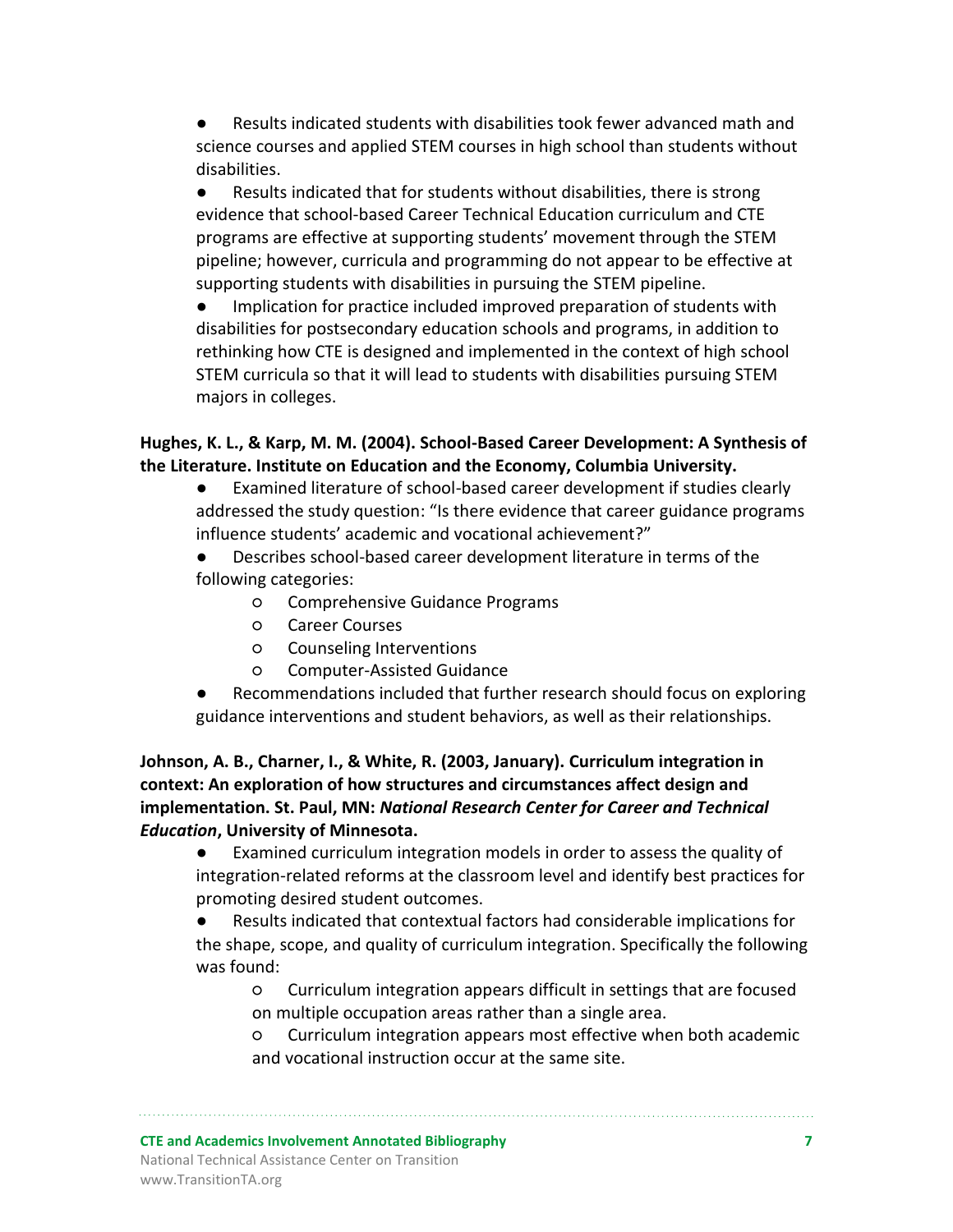○ Curriculum integration is difficult when multiple high schools contribute students to a single regional tech center, vocational high school, and/or career programs.

Effective curriculum integration is achievable when individuals in leadership roles are innovative, adaptable, and willing to take risks.

- Resource investment is necessary when developing, supporting, sustaining, and expanding curriculum integration efforts.
- Recommendations include the need for future research examining school administrators rating their school's curriculum integration efforts against elements of the definition and the definition as a whole.
- Implications include using the findings of this study to help integrate curriculum in the CTE setting.

# **Knight, D., & Rieck, W. (1997). Contracts for careers. Teaching Exceptional Children, 29(6), 42.**

- Describes Contracts for Careers as a program that improved the academic performance and employment of students with disabilities.
- Describes the commitment of the stakeholders as follows:

○ Students must maintain an absence rate below 10%, have no course failures or suspensions, and must maintain a job.

○ School must assist in providing part-time employment, supervising employment, providing employability skills, providing intensive guidance, providing vocational awareness, and providing field trips.

- The state muse assist in providing part-time employment, as well as provide guaranteed full-time employment at graduation.
- Recommendations include providing more vocational and career education for students with disabilities.

# **Loera, G., Nakamoto, J., Oh, Y. J., & Rueda, R. (2013). Factors that promote motivation and academic engagement in a career technical education context.** *Career and Technical Education Research***, 38, 173-190.**

- Examined features of the CTE model to predict academic engagement and student life satisfaction.
- Results indicate that students' perceptions about the quality and effectiveness of a CTE program influences their decision whether to join the program. They also found that to increase student participation in CTE programs, CTE programs should be known for college and career preparation or be staffed with teachers and adults who will encourage and mentor students.
- Recommendations for future research include follow-up studies that look at curriculum integration across academic subjects and CTE to compare with non-CTE programs.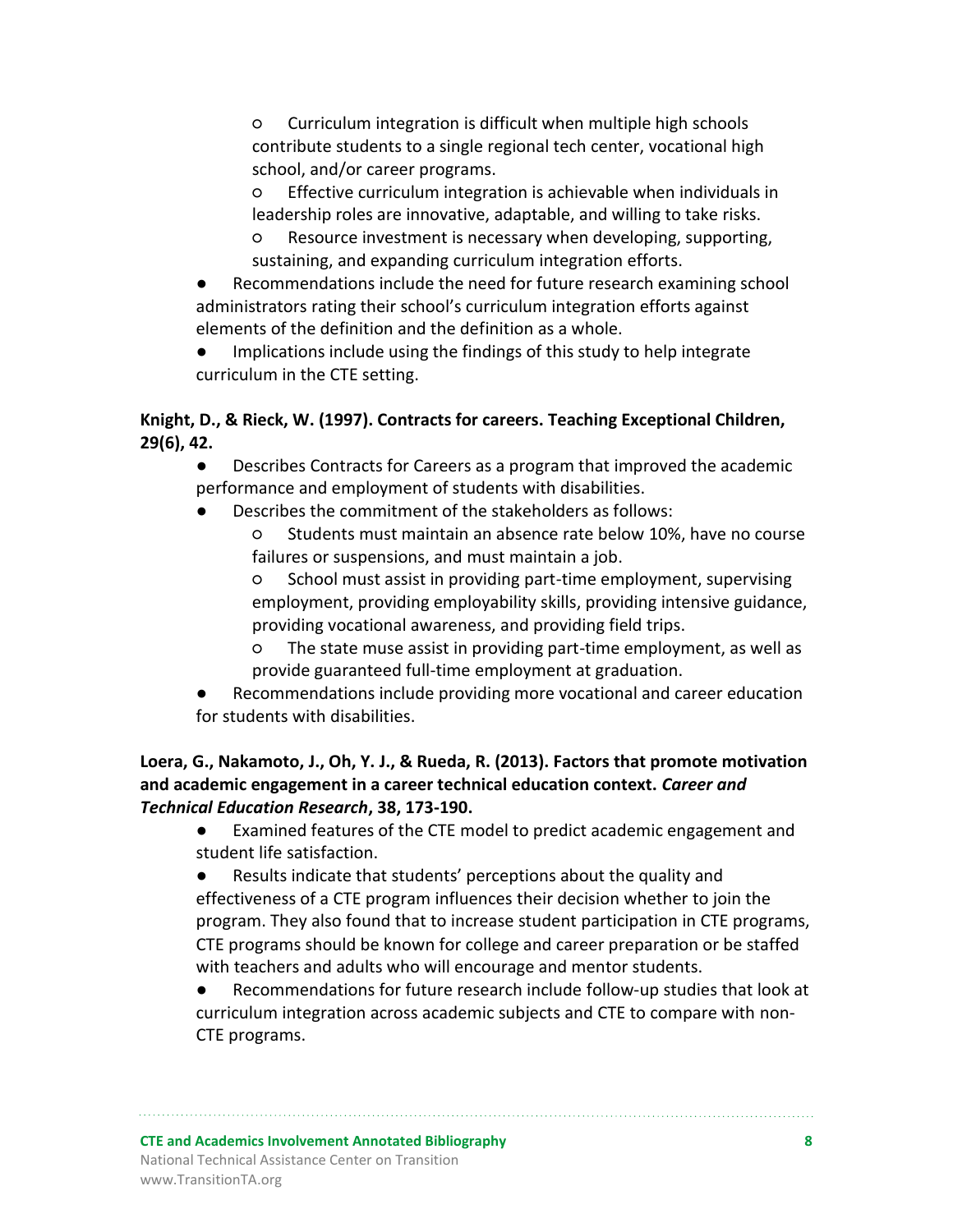Implications suggest that role models (teachers, counselors, community mentors, etc.) be engaged and invested in students' success and educational experience.

# **Mccoy, S. (1987). CPVE: A launch for life?** *British Journal of Special Education***, 14(4), 153-155.**

● Describes the Certificate of Pre-Vocational Education (CPVE) as a program consisting of three parts: core, vocational studies, and additional studies.

● Describe the core areas as: personal and career development; industrial, social, and environmental studies; communication; social skills; numeracy; science and technology; information technology; creative development; practical skills; and problem solving.

Describe the vocational studies as business and administration services, technical services, production, distribution, and services to people that are examined in three stages (introductory, exploratory, and preparatory).

● Describes additional studies as opportunities for community interaction, leisure, or reflection that allow for educational needs to be met that are not achieved through core or vocational studies.

● Describes CPVE as an appropriate program for students with disabilities, although not data has been collected regarding the participation of students with disabilities in CPVE.

● Recommends that access and additional support be provided for students with disabilities.

## **Minskoff, E. H., & DeMoss, S. (1993). Facilitating successful transition: Using the TRAC model to assess and develop academic skills needed for vocational competence.**  *Learning Disability Quarterly***, 16(3), 161-170.**

● Describes secondary-level programs for students with learning disabilities in terms of mild learning disabilities, moderate learning disabilities, and severe learning disabilities.

● Describes vocational education for individuals with learning disabilities as something that all students can participate in, but that for students with disabilities vocational education should be included in their IEP and ITP.

● Describes that intersection of vocational education and special education, and how vocational education for students with disabilities can relieve some of the academic pressure faced in traditional secondary education.

● Describes the Trade Related Academic Competencies (TRAC) model as a comprehensive rehabilitation service including vocational training to all types of people with disabilities.

Describes the following goals of the TRAC program: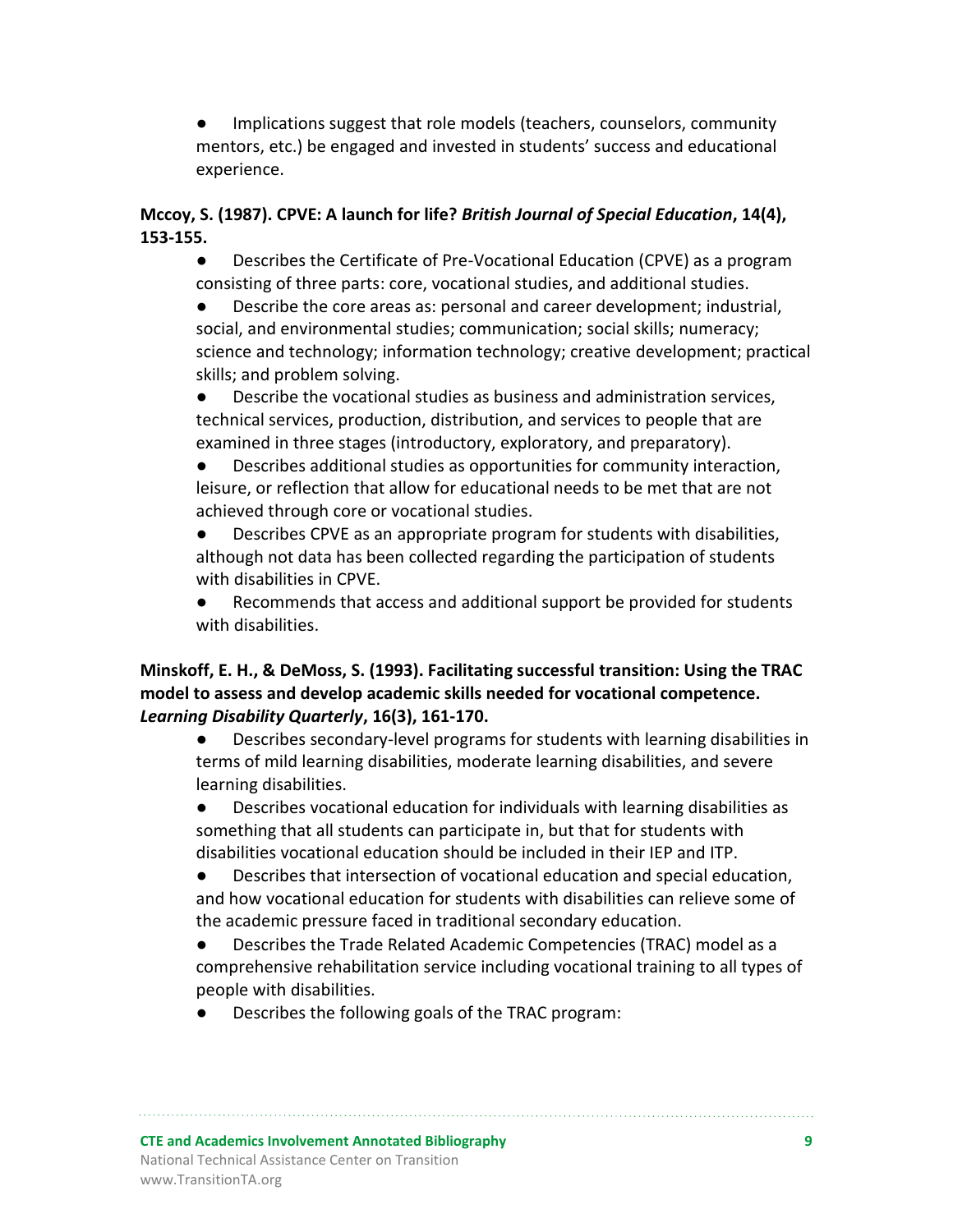○ Track analysis of the reading, writing, and arithmetic competencies needed for successful completion of the most frequently offered vocational education areas

○ Identification of generic academic competencies

○ Identification of lists of vocabulary needed to master the vocational areas

○ Development of criterion-referenced assessment techniques for assessing mastery of academic competencies of the vocational education areas and the generic competencies for the purpose of pretesting and posttesting after vocational education

○ Identification and development of instructional methods and materials for training academic competencies in vocational education areas and generic competencies

Describes the following steps for creating TRAC lists for vocational areas that do not already have such a list:

- 1) Special educator determines that the curriculum being considered adheres to a competency-based vocational education format
- 2) Special educator obtains master list of reading, writing, and arithmetic tasks to analyze the specific academic skills required
- 3) Special educators and vocational educators review each performance objective, enabling performance objective, and criterionreferenced measure for each stated vocational task in the targeted curriculum
- 4) Special educator develops a trade-related academic task list for the targeted occupational area from the tasks in step 3
- 5) Special educator reviews with the vocational educator the trade related task list and makes changes as needed
- 6) Special educator designs a pre-post test and/or other curriculum materials to support instructional efforts for the identified tasks
- 7) Academic skills list is reviewed and revised with the rest of the vocational curriculum as part of the ongoing vocational education systems design/competency-based vocational education process
- Describes the use of the TRAC model and test-teach-retest.

#### **Park, T. D., Santamaria, L. A., Keene, B. L., & van der Mandele, L. (2010). Reading Frameworks in CTE: Pilot Study Findings.** *Techniques: Connecting Education and Careers (J1)***,** *85***(5), 42-44.**

● Examined the effects of three literacy instruction methods (control condition, CTE Reading framework, and MAX teaching framework) on high school students' literacy achievement.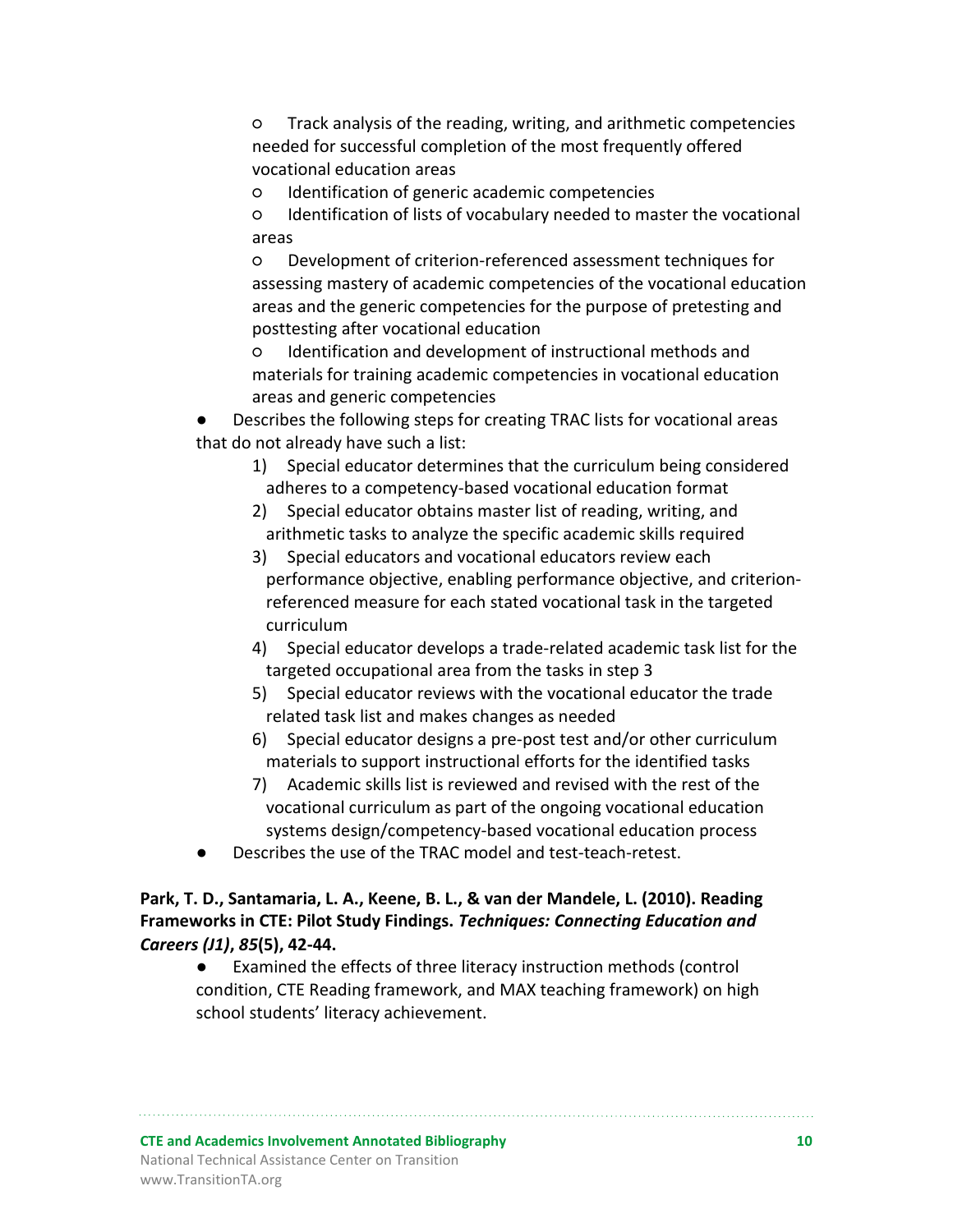Results found that use of the literacy instruction methods within the CTE setting had a more positive effect on students' literacy achievement (reading comprehension and vocabulary development) than the control group.

Recommendations include repeating this study with younger high school students to evaluate how literacy-enhanced CTE instruction impacts learning throughout high school.

● Implications for practice include integrating authentic literacy instruction (i.e. MAX) into the CTE instruction to help students achieve higher on literacy based skills testing.

# **Pearson, D., Richardson, G. B., & Sawyer, J. M. (2013, December). Oregon applied academics project: Final report. Louisville, KY:** *National Research Center for Career and Technical Education.*

● Described the premise of the Oregon Applied Academics Projects as based on the following questions regarding mathematics instruction after the success of Math-in-CTE:

○ Could a similar model be created for mathematics teachers?

○ Would it be possible to develop an approach for mathematics instruction that uses real-world problems and is complementary to the Math-in-CTE model?

○ Would it be possible for CTE students to have integrated instruction in their CTE courses *and* their mathematics courses?

- What kind of processes would be needed for the above approaches?
- What would Professional Development (PD) look like for this?

Described the curricula as following a problem-based learning approach that formed units which identified and then developed lessons (per the sevenelement framework from Math-in-CTE) for the following:

- Overall goal of the unit
- General content of the unit
- CTE concepts addressed
- Math concepts addressed
- Oregon math standards addressed

Described student and teacher feedback on the curriculum as positive and indicated that both groups found it relevant and challenging.

- Described scores of students taking technical math using ACCUPLACER $@$  as
- improving and gaining math skills throughout the course.
	- Recommendations for future implementations of this model include:
		- Establishing a partnership between mathematics and CTE educators
		- Fostering a community of practice
		- Maintaining mathematics as the central feature
		- Adapting instruction
		- Recognizing that mathematics instructors are not CTE instructors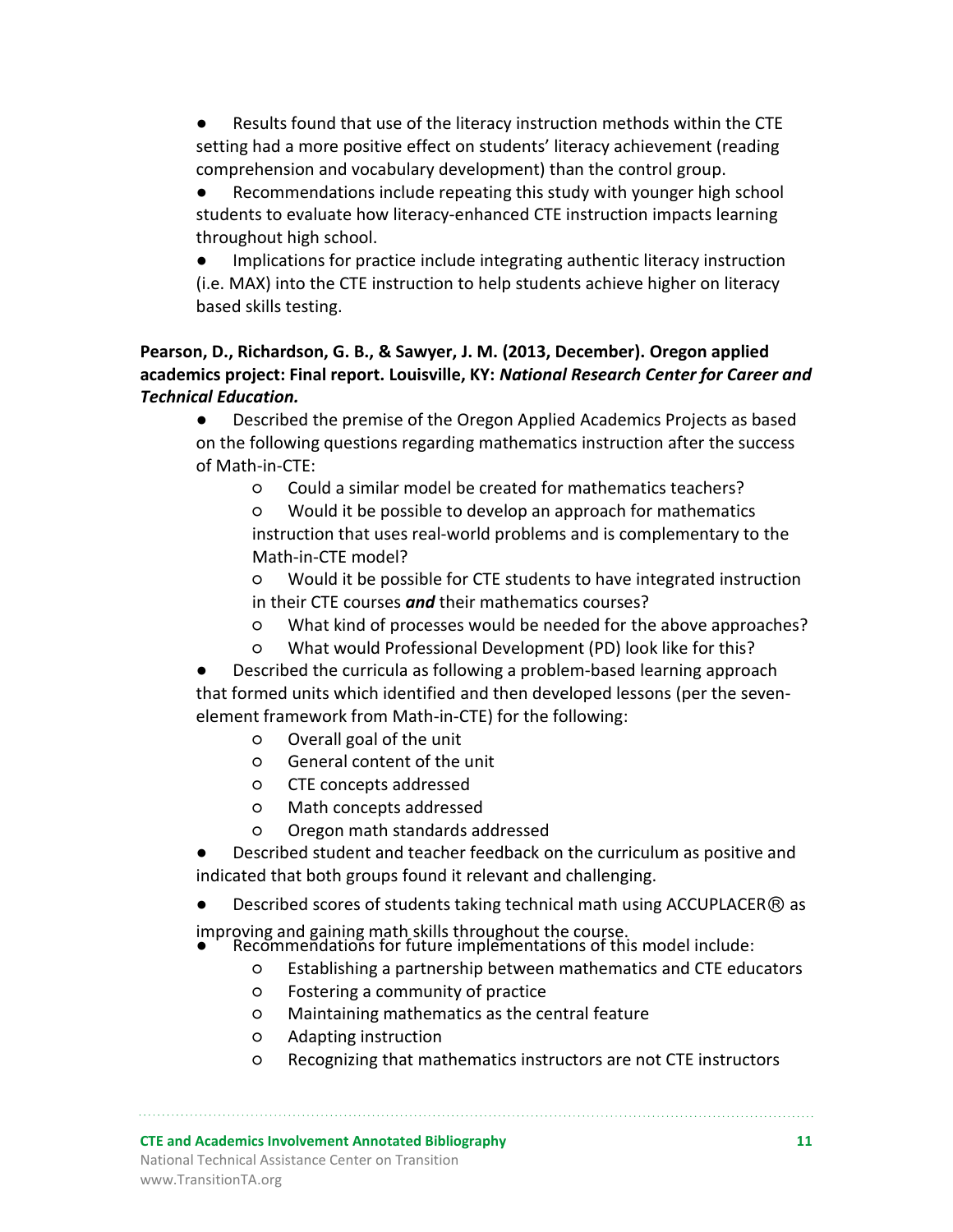#### **Plank, S. B., DeLuca, S., & Estaclon, A. (2008). High school dropout and the role of career and technical education: A survival analysis of surviving high school.** *Sociology of Education,* **81, 345-370.**

- Examined the links between CTE and core academic courses and how they influence student likelihood of dropping out using the hazards model.
- Results indicated that if entry age to high school was 15 years of age or less and the student had some CTE classes along with core academic courses, the risk of dropout was lessened, but only up to a point. A combination of one CTE class and two core academic classes was associated with the lowest risk of dropout.
- Recommendations for future research include repeating the study to see how access to different kinds of core academic classes (advanced/honors classes, Advanced Placement classes, etc.) affect student dropout rates.
- Implications include allowing students in CTE to take more core academics class to help encourage students to stay in school.

## **Porter, M. E., & Stodden, R. A. (1986). A curriculum-based vocational assessment procedure: Addressing the school-to-work transition needs of secondary schools.**  *Career Development for Exceptional Individuals***, 9(2), 121-28.**

- Describes traditional assessments in special and vocational education as being based upon standardized tests and work samples.
- Describe curriculum-based vocational assessment (CBVA) a, "A systematic procedure based upon the analyzed needs, purposes, resources, and programming opportunities desired by the local planning agency."
- Describes the CBVA model used in the Department of Defense Dependent Schools (DOODS)-Germany Region as having committee members providing the following input to the CBVA planning process:
	- The scope and sequence of special and vocational programs in the region
	- The existing DODDS procedure for collecting and processing assessment data for students with disabilities
	- The individualized education program (IEP) development process as applied in the current DODDS system
- Describes the committee members as being committed to using the following considerations in the development of a CBVA model for the DODDS-Germany Region:
	- That data would be reflective of a student's functional performance level upon completion of a career/vocational activity, course, or work experience
	- That performance would be directly related to instructional objectives embedded within the curriculum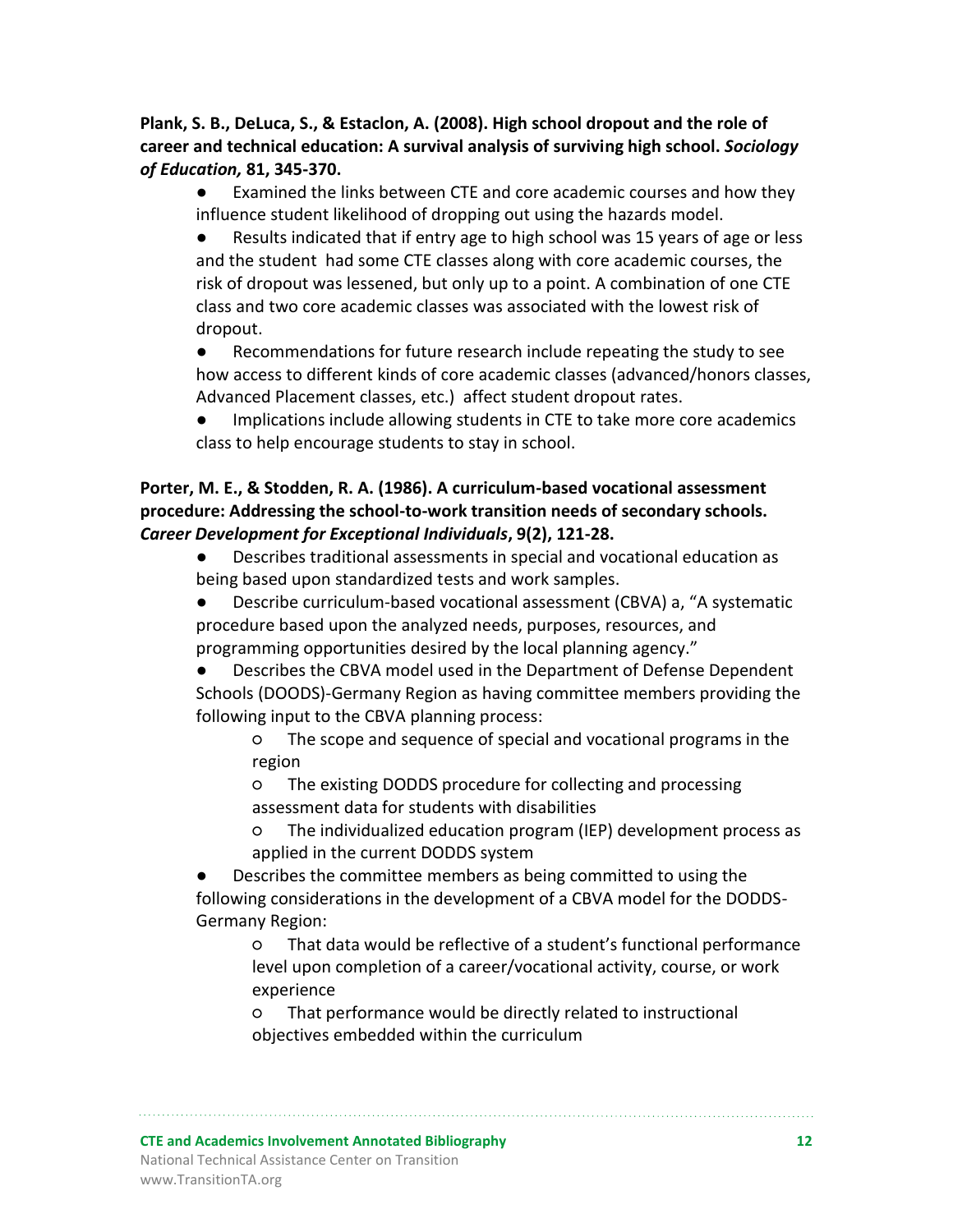○ That assessment data would describe what a student could do as an outcome of instruction and could be used to supplement existing assessment and grading procedures

○ That work related behaviors and generalized skills would be assessed as they relate to specific occupational skill areas

○ That it is necessary for data to be acquired easily

○ That collected data meet requirements for processing and applying assessment information within the DODDS procedures for student evaluation and IEP development

○ That assessment formats be simple to use for students, parents, and school personnel

Describes the CBVA model for the DODDS-Germany region as having three levels of data collection:

○ Level I: Initial assessment, which occurs in middle school, to assess student readiness and awareness of vocational skills

○ Level II: Assessment activities begin as the student progresses to high school vocational coursework

○ Level III: Assessment activities as student performs work-related skills and behaviors in work experience programs

Discusses how assessment data are received and discussed by each course instructor to help develop an appropriate and useful IEP by creating data-based IEP goals and objectives as well as using data-based decisions to develop instructional modifications and accommodations.

● Recommends that the CBVA model implemented in DODDS-Germany Region should be used in more schools to help record data of the program's effectiveness in helping students with disabilities transition to the world of work.

# **Rubin, S., & Ramaswami, S. (2013). In what ways is the New Jersey vocational school admissions criteria a predictor of student success on state mandated tests.** *AASA Journal of Scholarship and Practice***, 10, 46-67.**

● Examined the extent to which the admission criteria of NJCVTS (New Jersey County Vocational Technical-School District) predict student achievement on state mandated language areas and mathematics.

● Results indicated that middle school grades were the strongest predictors of future GPA in students who attended the NJCVTS. They also indicated that the strongest predictor of a student's success, as measured by the SAT, was a student's score on the NJCVTS admissions exam.

● Recommendations for future research included replicating the study while breaking down middle school GPA by subject to see if there are correlations based on subject and achievement.

Implications include targeting struggling students in middle school to help them achieve admission into NJCVTS.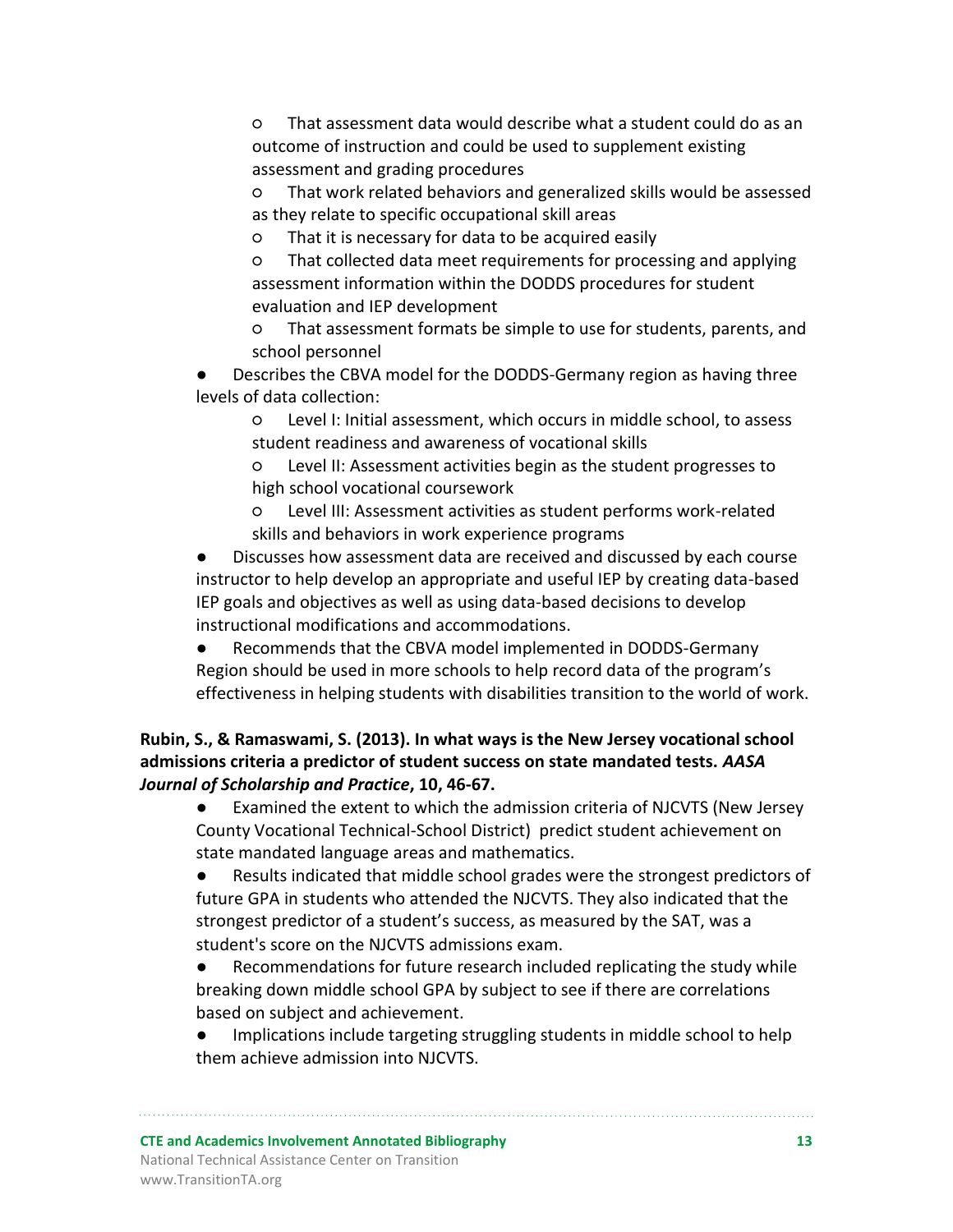**Stone, James R., I., II, Alfeld, C., & Pearson, D. (2008). Rigor and relevance: Enhancing high school students' math skills through career and technical education.** *American Educational Research Journal***, 45(3), 767-795.**

● Examined a math-enhanced CTE curriculum and its ability to improve student math performance, as assessed by traditional and applied mathematics tests, and if it decreased students' likelihood of needing remedial mathematics in postsecondary education.

Examined a math-enhanced CTE curriculum and its effect on student acquisition of SLMP (specific labor market preparation) technical skills and/or knowledge.

● Results indicated that a math-enhanced CTE curriculum increased student performance on mathematics tests while potentially lessening the need for mathematics remediation in postsecondary education.

● Results indicated that on average, a math-enhanced CTE curriculum did not affect student acquisition of SLMP technical skills and/or knowledge.

Results indicated that five core principles of math-enhanced CTE curriculum emerged after qualitative analysis:

- Develop and Sustain a community of practice among the teachers
- Begin with the CTE curriculum and not the math curriculum
- Understand that math is an essential workplace skill
- Maximize math in the CTE curriculum
- Recognize that CTE teachers are teachers of math-in-CTE, and not math teachers

Recommendations included repeating this study without providing financial incentives and developing professional development related to math-enhanced CTE curriculum, support, and materials to test if the intervention would be as successful.

● Implications included fully integrating math within the CTE curriculum (i.e. math and CTE teachers working together) for more significant effects on math knowledge and reduction of remedial math in postsecondary education.